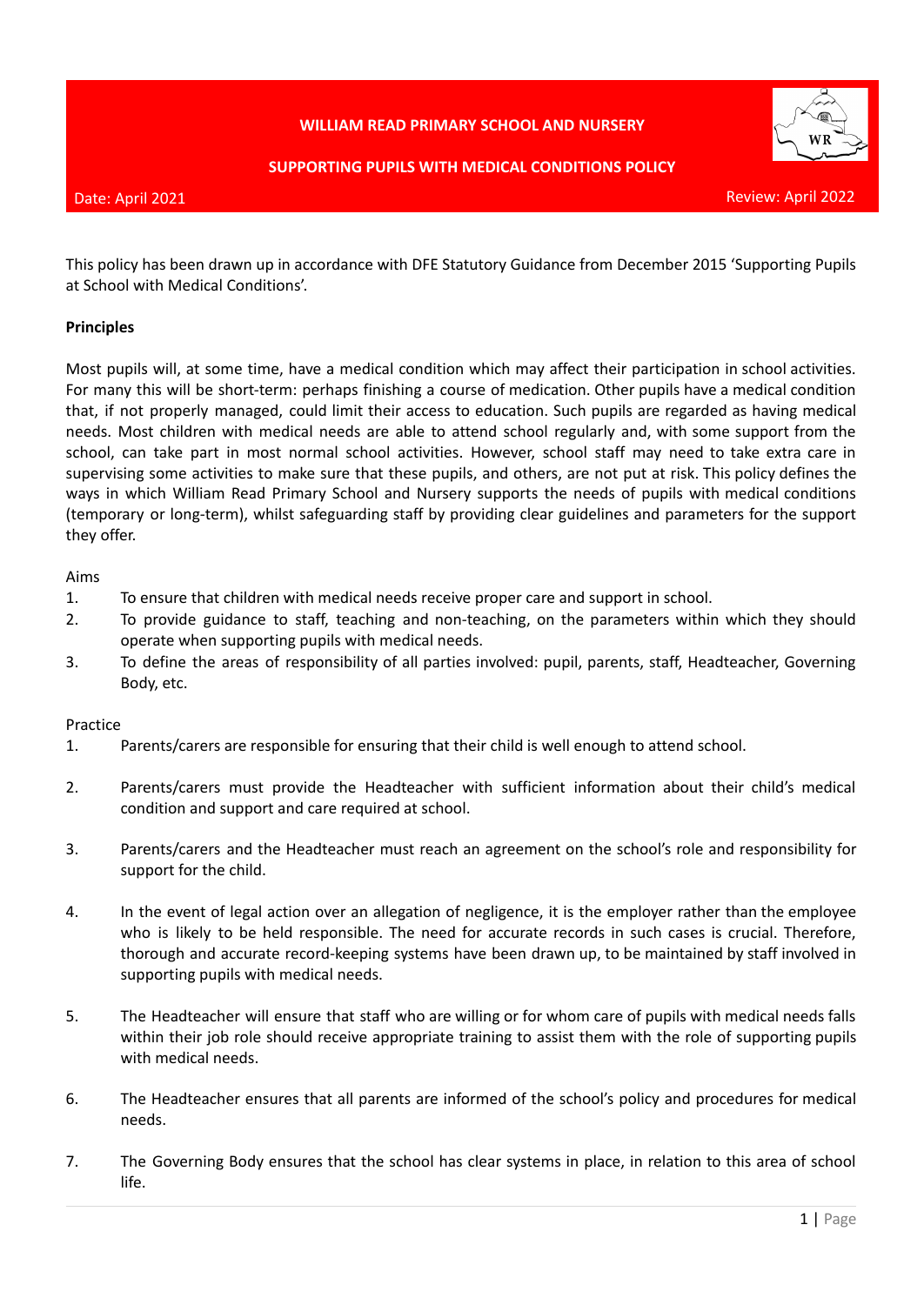- 8. School staff are naturally concerned about their ability to support pupils with a medical condition particularly if it is potentially life threatening. They need to understand:
- a. The nature of the condition
- b. When the pupils may need extra attention
- c. Where the pupils may need extra attention (This information is to be provided by the pupil's parents)
- d. The likelihood of an emergency
- e. The action to take in the event of an emergency
- 9. There is no legal duty which requires school staff to administer medication. This is a voluntary role.
- 10. Any member of staff who agrees to accept responsibility for administering prescribed medication to a pupil will receive proper training and guidance, and will also be informed of potential side effects and what to do if they occur.
- 11. The Governing Body of William Read Primary School and Nursery has determined that staff will not actively administer medication to a pupil except where a child is undergoing an emergency (e.g. anaphylactic shock, severe asthma attack) or where a child is physically unable to self-medicate under supervision.
- 12. The Governing Body of William Read Primary School and Nursery has determined that school office staff may supervise pupils taking medication provided:
	- a. There has been a written request from parents
	- b. There have been written details from the parents or doctor including:
		- i. Name of medication
		- ii. Dose
		- iii. Method of administration
		- iv. Time and frequency of administration
		- v. Other treatments
		- vi. Any side effects
- 13. The school will keep a record of medicine taken by pupils under supervision of named staff.
- 14. Where pupils refuse to take their medication under supervision, as requested by parent or doctor, the staff will not force them to do so by any means. The parents will be informed immediately (for this reason it is the parents' responsibility to ensure that accurate and reliable contact details are available at school). Parents will take responsibility for their child's medical needs at this point, by coming to collect their child/supervise medication personally, advising emergency action (e.g. ambulance) or deeming that the child may remain unmedicated in school until the end of the school day. The school will, if in any doubt about a child's condition, contact the emergency services, with or without a parent's request/consent.
- 15. School Trips

The school will make every effort to ensure that pupils with medical needs have the opportunity to participate in school trips, as long as the safety of the child concerned and that of other pupils is not compromised by their inclusion. The party leader will take additional measures as necessary, and/or request additional accompanying adults, to accommodate the inclusion of the child concerned. Parents must ensure that the party leader has full information on medical needs and any relevant emergency procedures.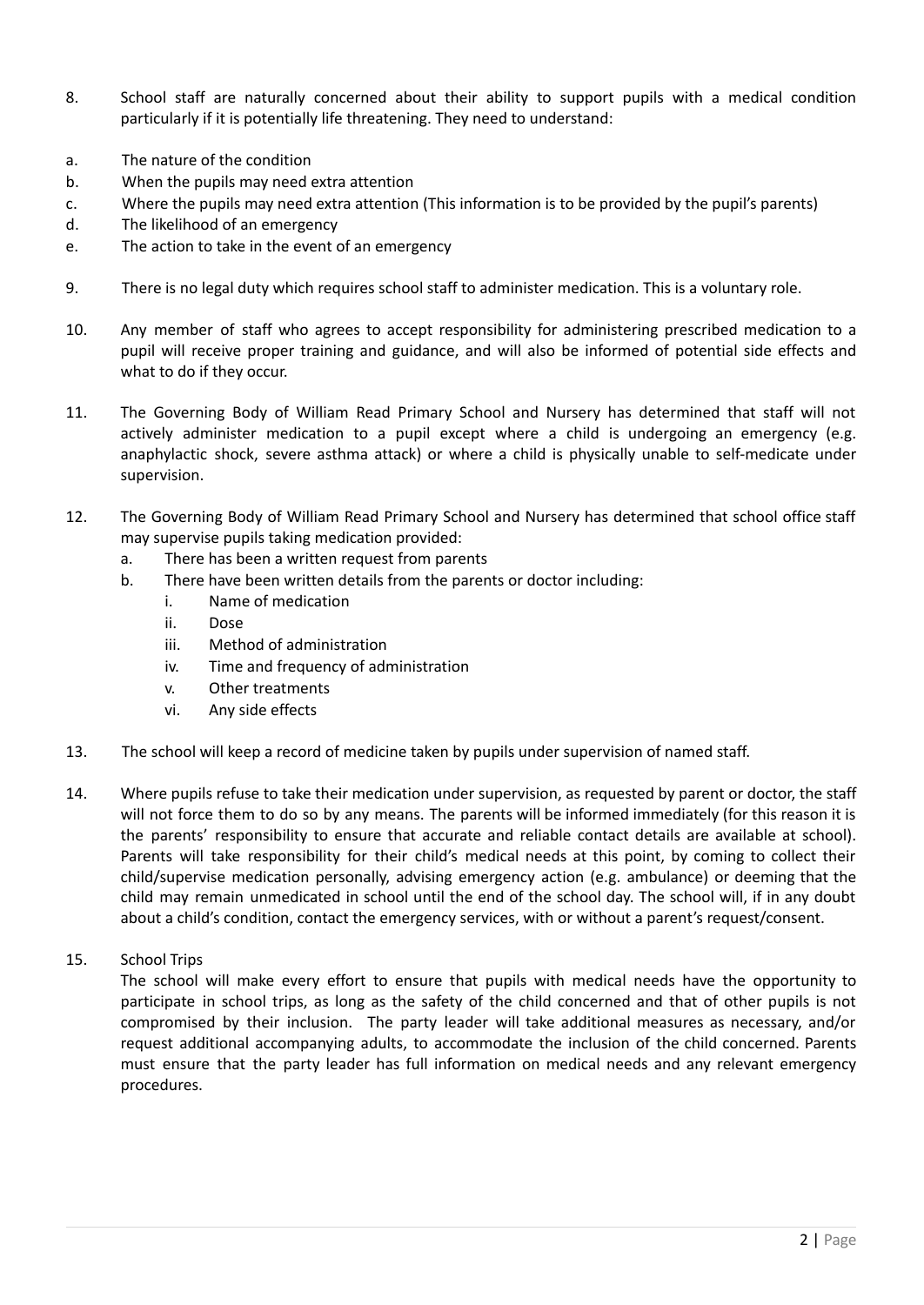# Template A: individual healthcare plan

| Name of school/setting         |  |
|--------------------------------|--|
| Child's name                   |  |
| Group/class/form               |  |
| Date of birth                  |  |
| Child's address                |  |
| Medical diagnosis or condition |  |
| Date                           |  |
| Review date                    |  |

| <b>Family Contact Information</b> |  |
|-----------------------------------|--|
| Name                              |  |
| Phone no. (work)                  |  |
| (home)                            |  |
| (mobile)                          |  |
| Name                              |  |
| Relationship to child             |  |
| Phone no. (work)                  |  |
| (home)                            |  |
| (mobile)                          |  |

# **Clinic/Hospital Contact**

Name

Phone no.

### **G.P.**

Name

Phone no.

| Who is responsible for providing support in |  |
|---------------------------------------------|--|
| school                                      |  |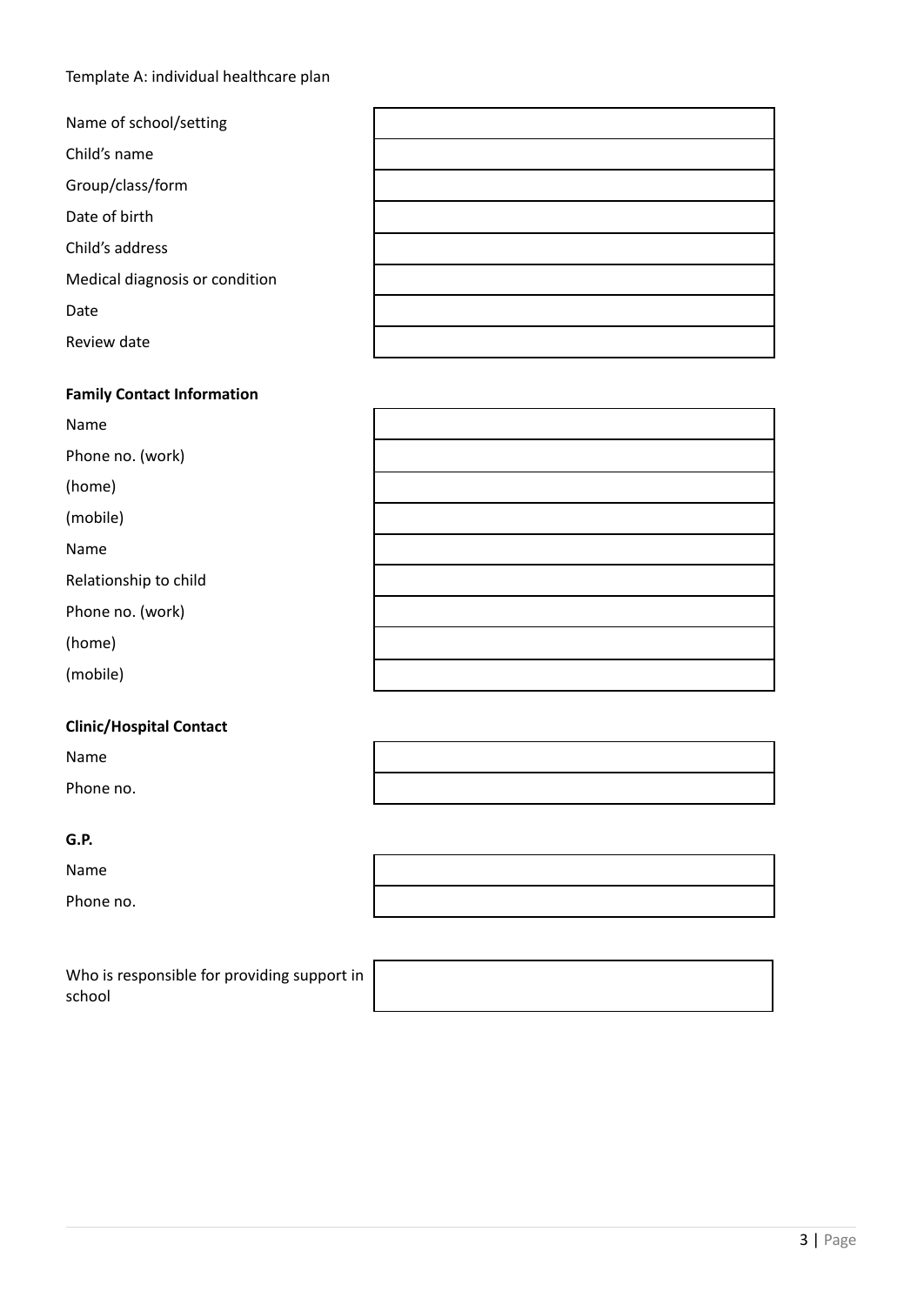Describe medical needs and give details of child's symptoms, triggers, signs, treatments, facilities, equipment or devices, environmental issues etc.

Name of medication, dose, method of administration, when to be taken, side effects, contra-indications, administered by/self-administered with/without supervision

Daily care requirements

Specific support for the pupil's educational, social and emotional needs

Arrangements for school visits/trips etc.

Other information

Describe what constitutes an emergency, and the action to take if this occurs

Who is responsible in an emergency *(state if different for off-site activities)*

Plan developed with

Staff training needed/undertaken – who, what, when

Form copied to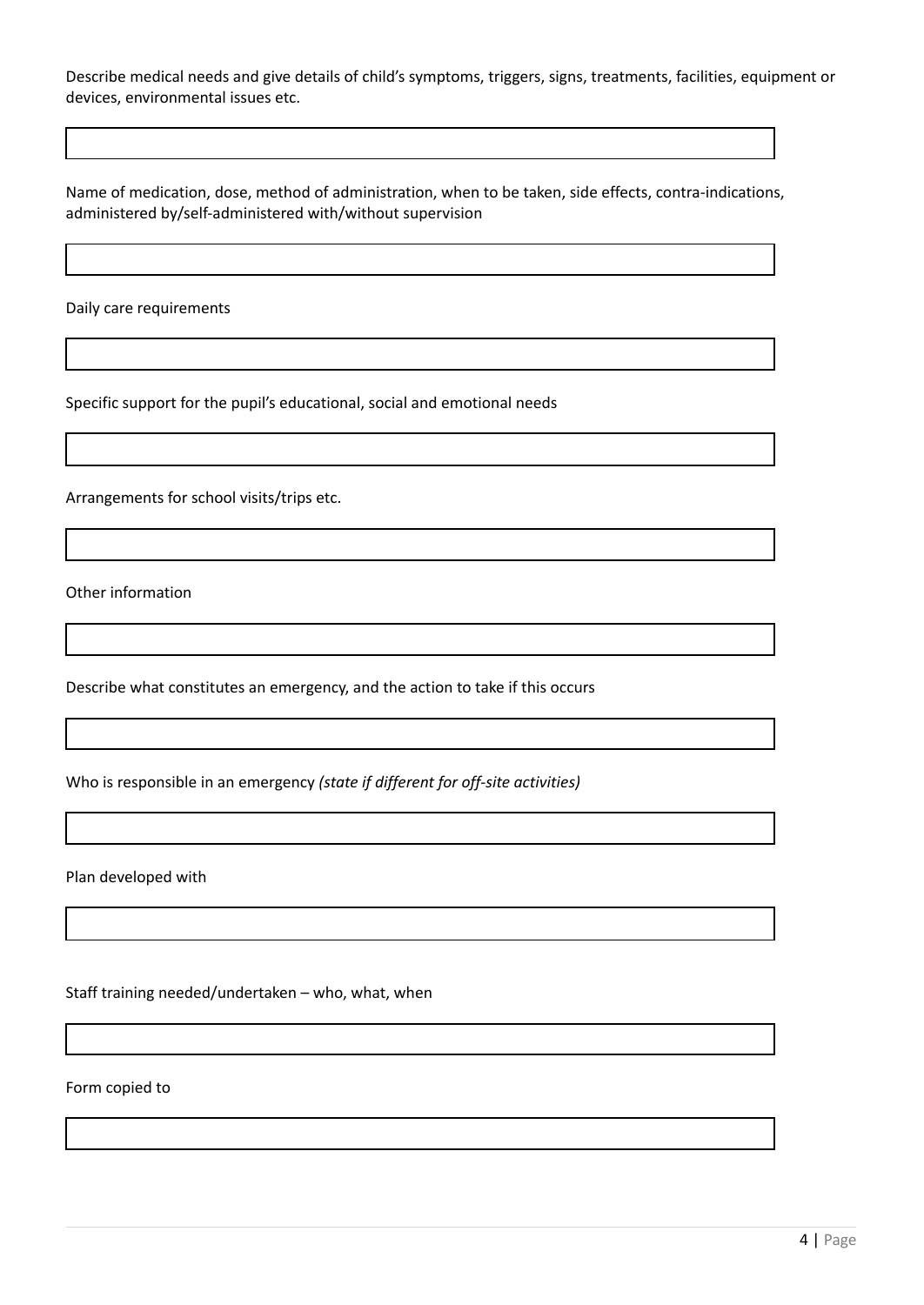# **PRESCRIPTION MEDICATION PARENTAL AGREEMENT FORM**

| <b>WILLIAM READ PRIMARY SCHOOL AND NURSERY</b>                                                                                                                             |  |  |  |  |  |  |
|----------------------------------------------------------------------------------------------------------------------------------------------------------------------------|--|--|--|--|--|--|
| Request for school to administer prescription medication on                                                                                                                |  |  |  |  |  |  |
|                                                                                                                                                                            |  |  |  |  |  |  |
| The school will not give your child medicine unless you complete and sign this<br>form, and the Headteacher has agreed that school staff can administer the<br>medication. |  |  |  |  |  |  |
| As a school we will make every effort to support you and your child to receive their<br>medication.                                                                        |  |  |  |  |  |  |
| Whilst we will make every effort to remind your child to take their medication, we<br>cannot be held responsible if they do not visit the office at the appropriate time.  |  |  |  |  |  |  |
| <b>DETAILS OF PUPIL</b>                                                                                                                                                    |  |  |  |  |  |  |
|                                                                                                                                                                            |  |  |  |  |  |  |
|                                                                                                                                                                            |  |  |  |  |  |  |
| <b>MEDICATION</b><br>(This must be provided in the original packaging with the child's name on)                                                                            |  |  |  |  |  |  |
|                                                                                                                                                                            |  |  |  |  |  |  |
| <b>Directions for use:</b>                                                                                                                                                 |  |  |  |  |  |  |
| Dosage                                                                                                                                                                     |  |  |  |  |  |  |
| Medication must be collected at the end of the                                                                                                                             |  |  |  |  |  |  |
| day. PARENT/CARER'S SIGNATURE:                                                                                                                                             |  |  |  |  |  |  |
|                                                                                                                                                                            |  |  |  |  |  |  |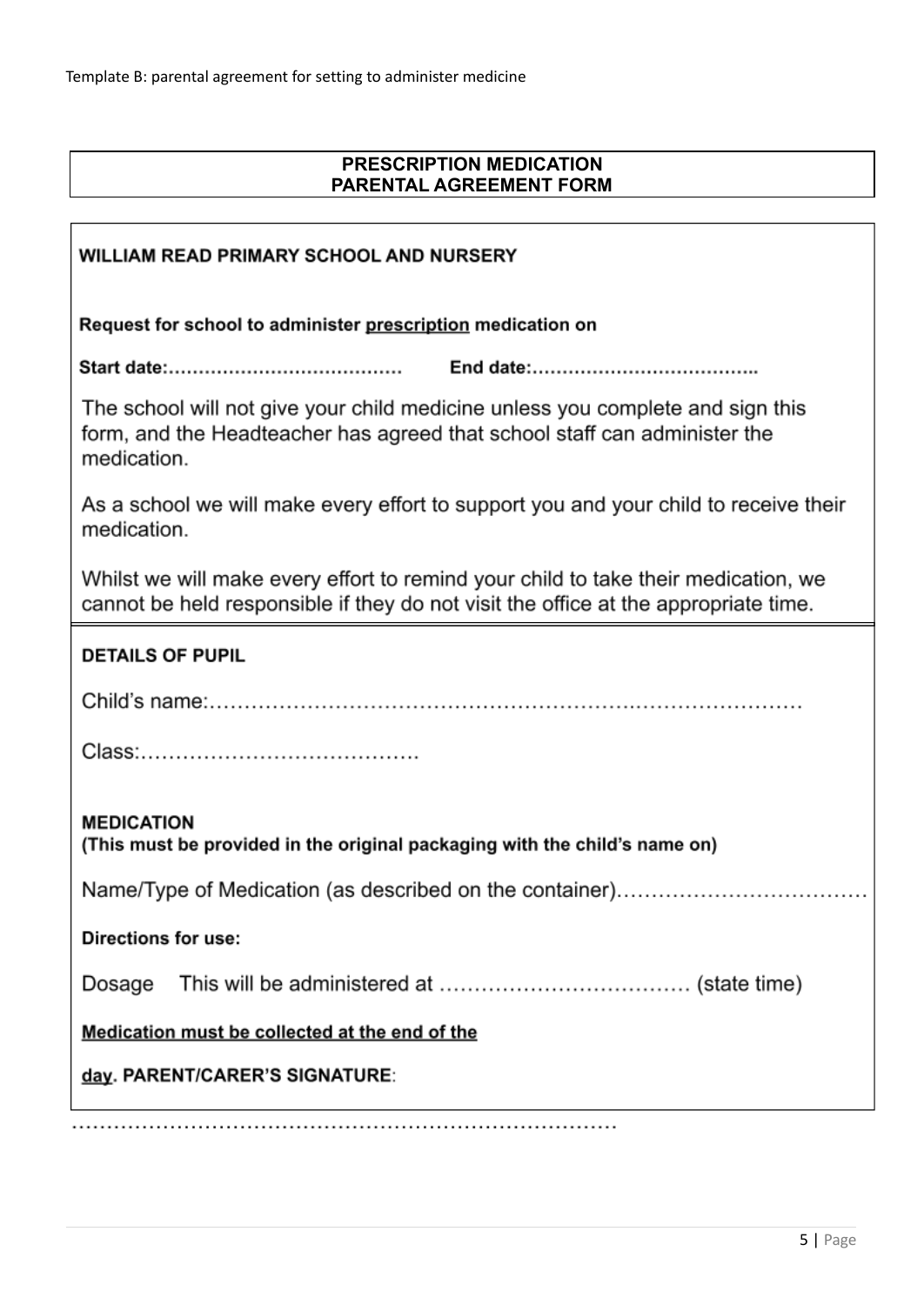# Template C : record of medicine administered

| Child's Name  |  |
|---------------|--|
| Date of Birth |  |
| Address       |  |

| Date | Name of person<br>who brought in | Name of Medicine | <b>Amount Supplied</b> | Form Supplied | <b>Expiry Date</b> | Dosage |
|------|----------------------------------|------------------|------------------------|---------------|--------------------|--------|
|      |                                  |                  |                        |               |                    |        |
|      |                                  |                  |                        |               |                    |        |
|      |                                  |                  |                        |               |                    |        |
|      |                                  |                  |                        |               |                    |        |
|      |                                  |                  |                        |               |                    |        |

| Date | Time | Name of Medicine | Dose Given | Any Reactions | Signature of Staff | <b>Print Name</b> |
|------|------|------------------|------------|---------------|--------------------|-------------------|
|      |      |                  |            |               |                    |                   |
|      |      |                  |            |               |                    |                   |
|      |      |                  |            |               |                    |                   |
|      |      |                  |            |               |                    |                   |
|      |      |                  |            |               |                    |                   |
|      |      |                  |            |               |                    |                   |
|      |      |                  |            |               |                    |                   |
|      |      |                  |            |               |                    |                   |
|      |      |                  |            |               |                    |                   |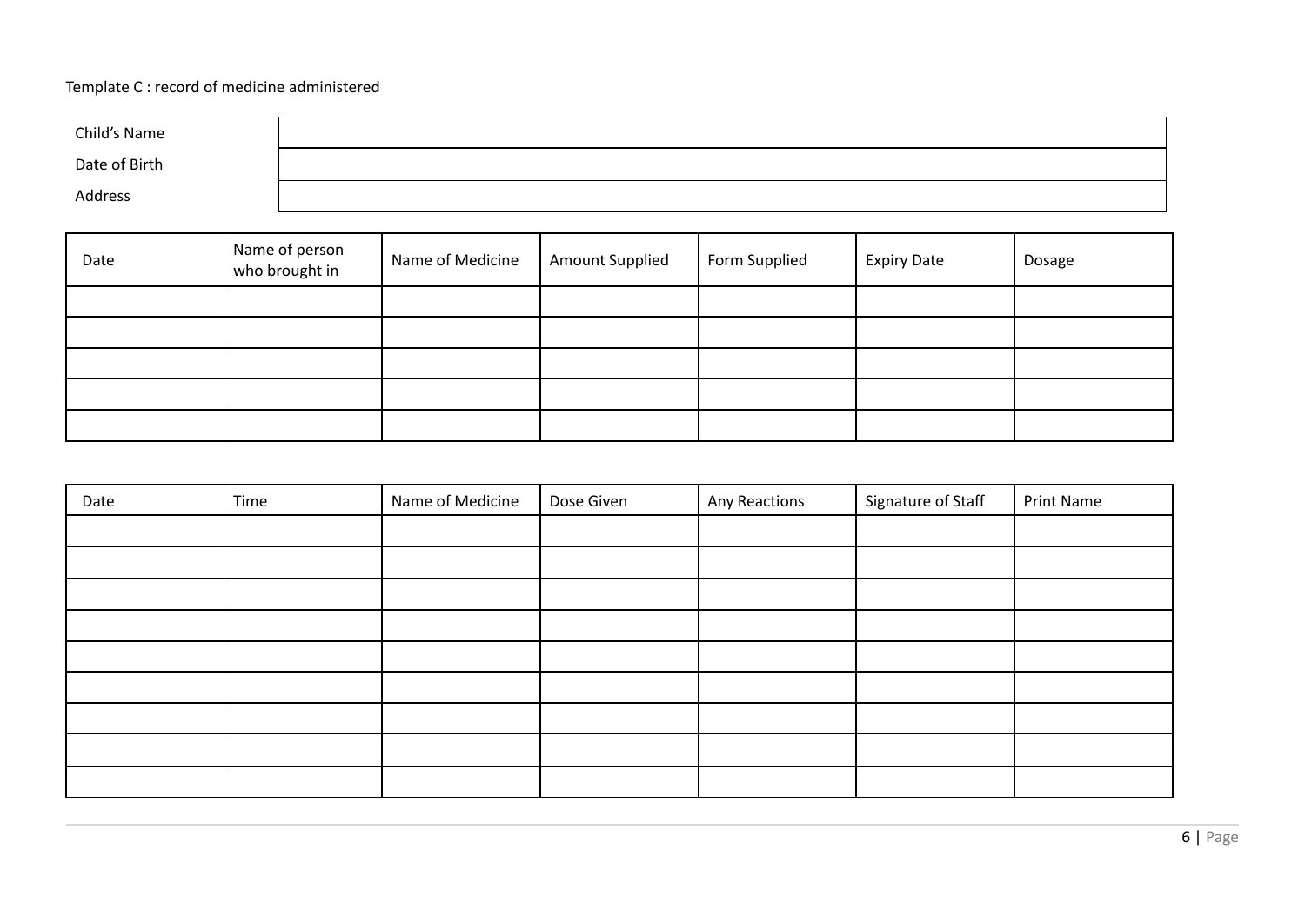| Date | Time | Name of Medicine | Dose Given | Any Reactions | Signature of Staff | <b>Print Name</b> |
|------|------|------------------|------------|---------------|--------------------|-------------------|
|      |      |                  |            |               |                    |                   |
|      |      |                  |            |               |                    |                   |
|      |      |                  |            |               |                    |                   |
|      |      |                  |            |               |                    |                   |
|      |      |                  |            |               |                    |                   |
|      |      |                  |            |               |                    |                   |
|      |      |                  |            |               |                    |                   |
|      |      |                  |            |               |                    |                   |
|      |      |                  |            |               |                    |                   |
|      |      |                  |            |               |                    |                   |
|      |      |                  |            |               |                    |                   |
|      |      |                  |            |               |                    |                   |
|      |      |                  |            |               |                    |                   |
|      |      |                  |            |               |                    |                   |
|      |      |                  |            |               |                    |                   |
|      |      |                  |            |               |                    |                   |
|      |      |                  |            |               |                    |                   |
|      |      |                  |            |               |                    |                   |
|      |      |                  |            |               |                    |                   |
|      |      |                  |            |               |                    |                   |
|      |      |                  |            |               |                    |                   |
|      |      |                  |            |               |                    |                   |
|      |      |                  |            |               |                    |                   |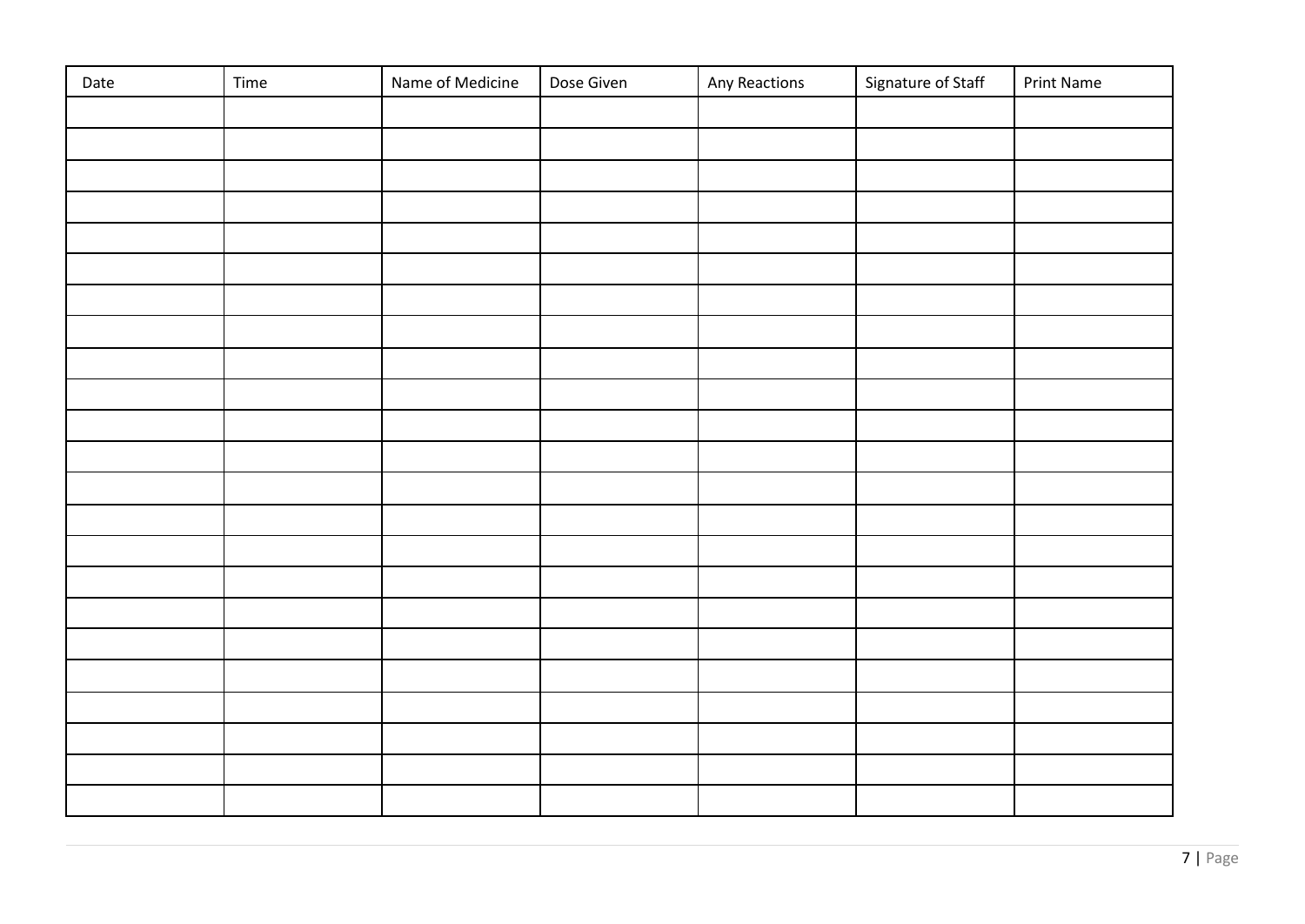Template D: contacting emergency services

# **Request an ambulance - dial 999, ask for an ambulance and be ready with the information below. Speak clearly and slowly and be ready to repeat information if asked.**

- 1. your telephone number
- 2. your name
- 3. your location as follows [insert school/setting address]
- 4. state what the postcode is please note that postcodes for satellite navigation systems may differ from the postal code
- 5. provide the exact location of the patient within the school setting
- 6. provide the name of the child and a brief description of their symptoms
- 7. inform Ambulance Control of the best entrance to use and state that the crew will be met and taken to the patient
- 8. put a completed copy of this form by the phone